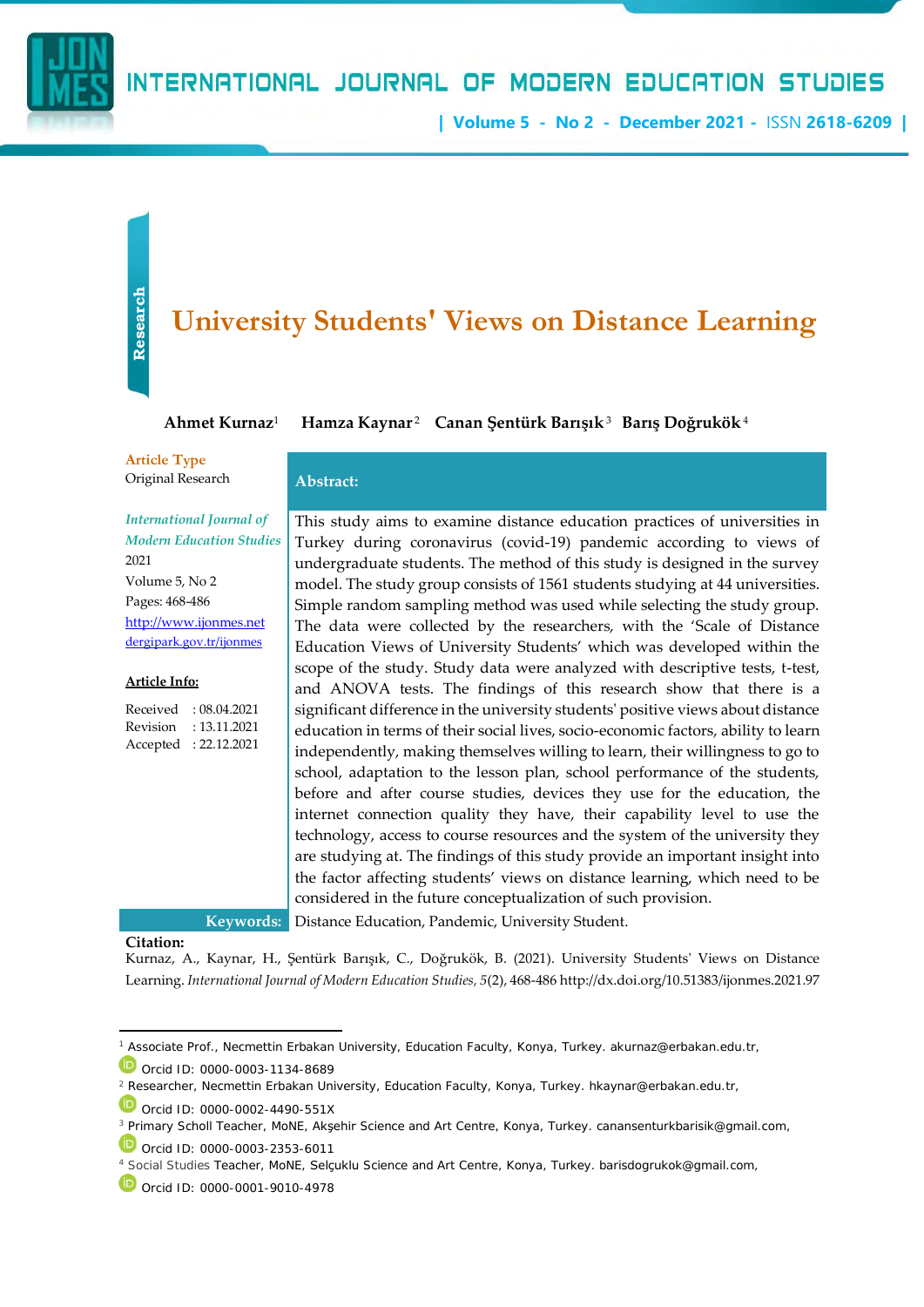#### **INTRODUCTION**

The Coronavirus (Covid-19) pandemic, which emerged in the Wuhan Region of China towards the end of 2019 and has affected the entire world, has caused many changes in many areas of the life. Undoubtedly, one of these areas is education. With the risk of accelerating the spread of the virus, schools all over the world, starting from China started to be closed in order to prevent the virus's spread and control the virus in early 2020 (WHO,2020). In Turkey, on March 16, 2020, the Ministry of Education (MEB) announced that education suspended for three weeks at all levels (MEB, 2020). Moreover, in this threeweek period, the Council of Higher Education (YÖK) also announced that they decided to suspend their activities, especially education practices for three weeks (YÖK, 2020). Following the increase in the number of cases, YÖK announced to the public its decision on March 19, 2020 that the theoretical courses of associate, undergraduate and graduate programs would continue with distance education. Distance education, which is one of the most dynamic and enriching forms of learning opportunities available when the possibility of applying face-to-face education becomes difficult, was the available alternative (Miltiadou & Yu, 2000).

Distance education is a planned systematic application of education technology in which the source and the recipient are in separate (distant) environments in most of the learning-teaching processes, and that allows its recipients for "individuality, flexibility and independence" in terms of teaching age, purpose, time, place and method; and materials, tools technologies and methods such as written and printed materials, audio tools, technologies, face-to-face education are used in learning-teaching processes, and communication and interaction between the source and the recipients are provided by interactive integrated technologies. (Uşun, 2006, s.20).

Distance education, being in a certain age range, being in a certain time period or being in a certain environment and developing technology encourage people to connect remotely (Arat & Bakan, 2011). Thousands of adults want to continue their education up to the university level, but they cannot contunie their education due to restrictions like geography, vocation, and age so the distance education is a good option. Similar developments in the world continues to develop from past to present. The development of distance education in Turkey has taken place in proportion to the socio-economic conditions of the country. Although the first known beginning instance of distance education was in the 18th century in Turkey, the first activities of distance education were started in the middle of the 20th century. The first institution that carried out distance education activities at the university level was established as the Open Education Faculty in 1982, and it carried out this activity over radio and television in the first years (İşman, 2008). Today, Eskişehir Anadolu University, Istanbul University and Erzurum Atatürk University Open Education Faculties come to the fore as the drivers of distance education. Also, 2018 PISA data indicate that Turkey has an effective online portal and that many of the teachers and school principals

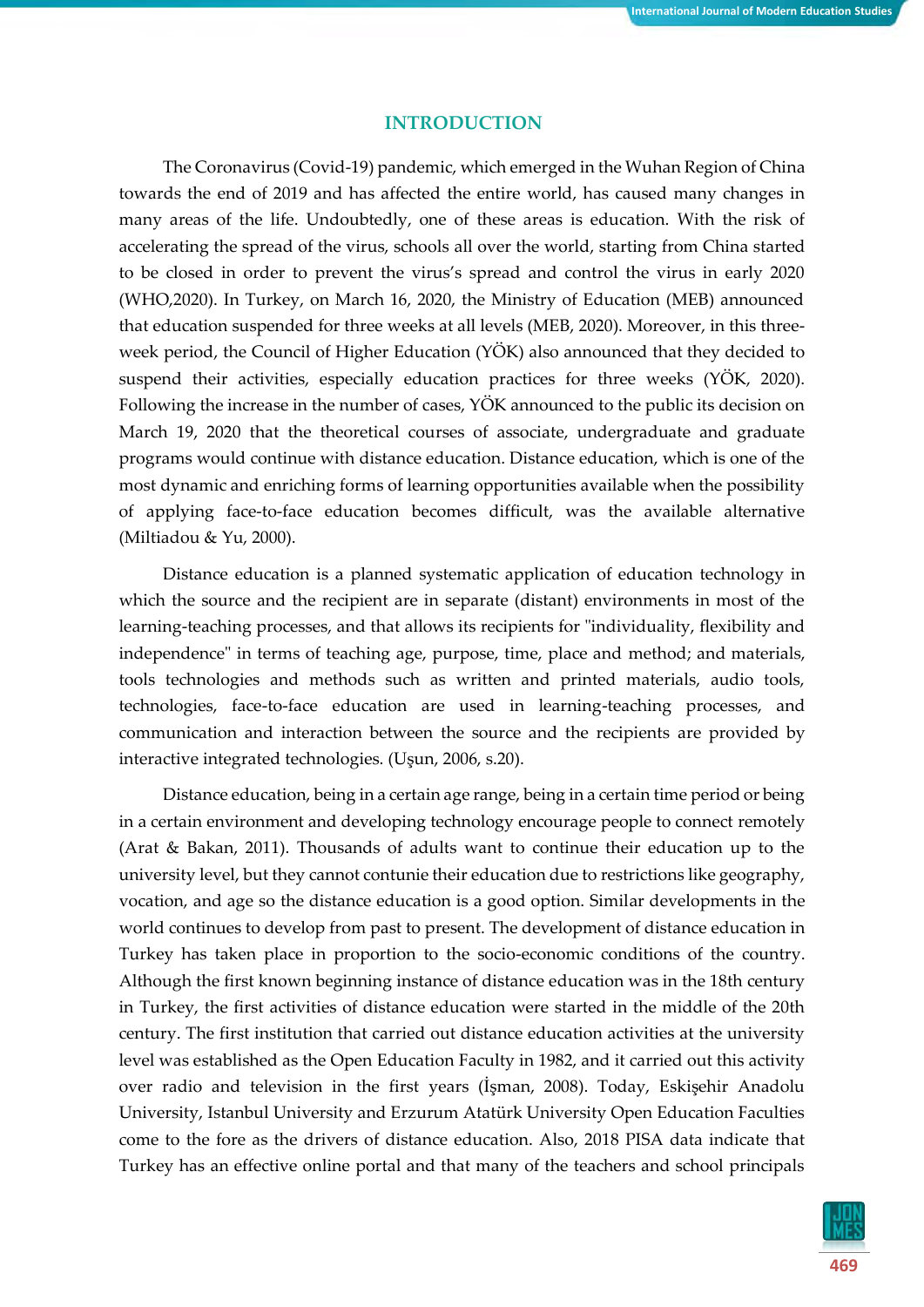have the necessary technical and pedagogical skills to integrate digital devices into education (Moreno & Gortazar, 2020).

The pandemic which has been affecting Turkey since March 2020, has made distance education the focus of education. This rapid change has increased the need for innovations and updates that will enable students to get the highest benefit they can get. Distance education is affected by factors such as the opportunity, equipment, the ability of the students to use technology, attitudes towards distance education, family and teachers who provide education. It is seen that students can develop an attitude towards the functioning of the education system as well as towards the lessons. The aim of this study is to examine (socio-economics factors, capability of using technology, scholl performance, etc.) multidimensionally, the views of university students regarding the distance education practices applied in universities in Turkey during the Coronavirus (Covid-19) pandemic. It, therefore, aims to identify the problems encountered in the process and raise awareness about the future of distance education. In line with this purpose, answers to the following questions were sought;

1. Is there a significant difference in the thoughts on distance education of university students in terms of their social lives and socio-economic factors?

2. Is there a significant difference in the thoughts on distance education of university students in terms of their ability to learn independently, making themselves willing to learn, their willingness to go to school and adaptation to the lesson plan?

3. Is there a significant difference in the thoughts on distance education of university students in terms of school performance of the students, and their studies before and after courses?

4. Is there a significant difference in the thoughts on distance education of university students in terms of the devices they use for the education, the internet connection quality they have, their capability level to use the technology, access to course resources and the system of the university they are studying at?

#### **METHOD**

This study in which the opinions of distance learning students during the coronavirus (covid-19) was developed with a quantitative approach in a research model. "Survey models are research approaches that seek to describe a past or present situation as it is. They try to define the event, person or object that is the subject of research in its own conditions and as it is "(Karasar, 2012). The questionnaire prepared for this was applied online and the opinions of university students about distance learning were determined.

#### *Research Participant and Data Collection*

The sample of the study consisted of 1561 university students studying in different cities of Turkey, who voluntarily participated in the data collection tool. When identifying

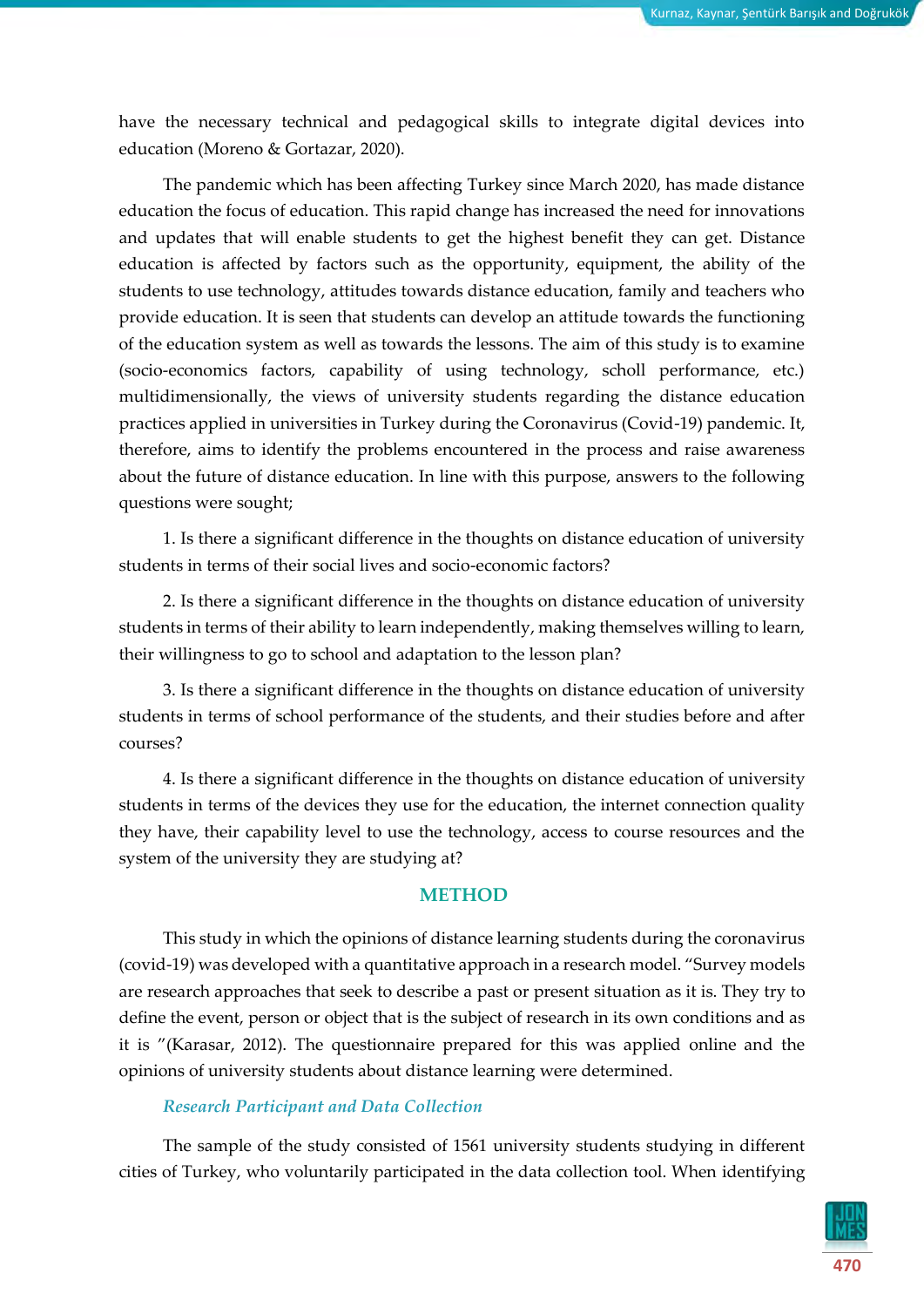students in the study group, an online questionnaire was used to make it more accessible to the participants from different areas. Due to the difficulty of meeting students during the pandemic, the research inventory was posted on social media, where teachers could contact distance learning students suitable for the study group from various universities, and participation was voluntary. The random distribution of students in the selection group according to various demographic variables is shown in Table 1.

#### **Table 1**

|               |      |                |                     |            |                          |                   |                |         | Total |
|---------------|------|----------------|---------------------|------------|--------------------------|-------------------|----------------|---------|-------|
|               |      | Woman          | Man                 |            |                          |                   |                |         |       |
|               | n    | 1238           | 323                 |            |                          |                   |                |         | 1561  |
| Gender        | $\%$ | 79,3           | 20,7                |            |                          |                   |                |         | 100   |
|               |      | State          | Foundation          |            |                          |                   |                |         |       |
|               |      | University     | University          |            |                          |                   |                |         |       |
| University    | n    | 36             | 8                   |            |                          |                   |                |         | 44    |
| type          | $\%$ | 82             | 18                  |            |                          |                   |                |         | 100   |
|               |      |                |                     | Chemistry- |                          |                   |                |         |       |
|               |      | Social Science | Health              | Physics-   | Fine Arts                |                   |                |         |       |
|               |      |                | Sciences            | Biology    |                          |                   |                |         |       |
|               |      |                |                     | Sciences   |                          |                   |                |         |       |
| <b>Branch</b> | n    | 31             | 6                   | 15         | 7                        |                   |                |         | 59    |
|               | $\%$ | 53             | 10                  | 25         | 12                       |                   |                |         | 100   |
|               |      | Cite           | County              | Town       | Willage                  |                   |                |         |       |
|               | n    | 871            | 559                 | 56         | 75                       |                   |                |         | 1561  |
| Hometown      | $\%$ | 55,7           | 35,8                | 3,5        | 4,8                      |                   |                |         | 100   |
|               |      | Mediterrenian  | Eastern<br>Anatolia | Aegean     | Southeastern<br>Anatolia | İnner<br>Anatolia | Black<br>Sea   | Marmara |       |
|               | n    | 7              | $\overline{4}$      | 5          | 5                        | 7                 | $\overline{4}$ | 5       | 37    |
| Region        | $\%$ | 18,9           | 10,8                | 13,5       | 13,5                     | 18,9              | 10,8           | 13,5    | 100   |

*Demographic data of students*

The data of the study were collected through "Scale of Distance Education Views of University Students" developed by the researchers. During the development process of the questionnaire, firstly, the relevant sources were examined. Afterward, the three lecturers from Special Education Department of Necmettin Erbakan University were consulted for the expert opinion on the content and scope validity of the questionnaire. The questionnaire, which was rearranged in line with expert views, was finalized after it was administered to 427 students. The questionnaire with a total of 25 questions was consisted of two parts which are, the first part with 5 closed-ended questions that aims to determine the demographic characteristics of the students and the second part with 20 closed and open-ended questions that aims to understand the views of university students on the distance education. Before the questionnaire was applied, a short explanation about the purpose of the research was given to the participants. Within this context, while conveying the research conditions to the participants, it was stated that the findings data would not be shared with third parties in any way, they could be informed about the results of the research if they choose, the participation is voluntary, and they could quit participation at any time they want. The questionnaire has lasted approximately between (8) and (13) minutes individually, for each participant.

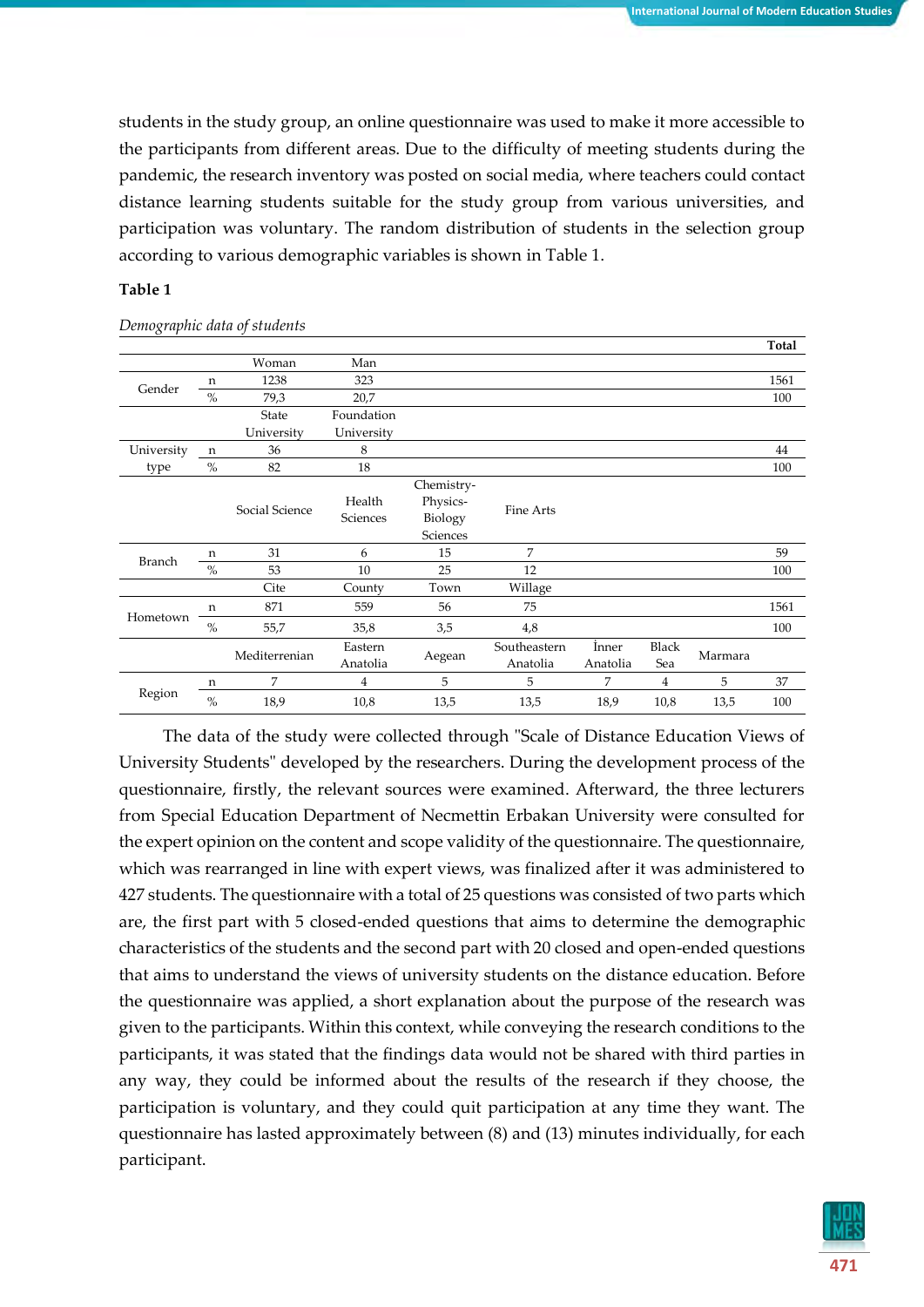#### *Data Analysis*

Due to the normal distribution of the data and descriptive statistics (percentage, frequency, arithmetic mean and standard deviation), t-test and one-way analysis of variance / ANOVA were applied in the analysis of quantitative data. The aim of descriptive statistical methods is to understand the data, identify patterns and relationships, and use the results better (Gök at al., 2015). In this study, we have tried the presentation of the data of students concerning distance education to make descriptively.

The effect size of the descriptive data obtained in the study was one of the questions, so the Cohen d value, which gives the effect size value, was calculated in the interpretation of the findings. The difference between the averages of two events or groups is called the effect size. Accordingly, the effect sizes are interpreted by considering the criteria of " $d \ge 1$ " very large effect, 0.8 large effect, 0.5 medium effect, 0.2 small effect".

#### *Ethical considerations*

In this study, all rules stated to be followed within the scope of the "Higher Education Institutions Scientific Research and Publication Ethics Directive" were followed. None of the actions stated under the title "Actions Against Scientific Research and Publication Ethics", which is the second part of the directive, were not taken.

This study was approved by the Necmettin Erbakan University.

Ethical review board name: Necmettin Erbakan Ethics Committee

Date of ethics review decision: 20.10.2020

Ethics assessment document issue number: 01-2020/05

#### **RESULTS**

In this section, statistical results of the analysis are presented for different variables regarding their effects on the views of students on distance education.

With the research, it is revealed that whether there is a difference in the views of students on distance education compared to their social life in normal education. The data obtained are shown in Table 2.

#### **Table 2**

*Comparison of students' views about distance education according to their social life in normal education.* 

|         |      |        | $\sim$ |        |      |                           |
|---------|------|--------|--------|--------|------|---------------------------|
|         |      |        | SS     |        |      | Significance              |
| Intense | 521  | 125,06 | 30,717 |        |      |                           |
| Average | 899  | 134,65 | 27,583 | 26,180 | ,000 | Between 2-1, 3-1<br>and 2 |
| Low     | 141  | 141,23 | 28.847 |        |      |                           |
| Total   | 1561 | 132,04 | 29,240 |        |      |                           |
|         |      |        |        |        |      |                           |

When the data are analyzed, there is a significant difference (f: 26.180;  $p \le 0.05$ ) in terms of distance education scores according to activity of the students' social life. The views

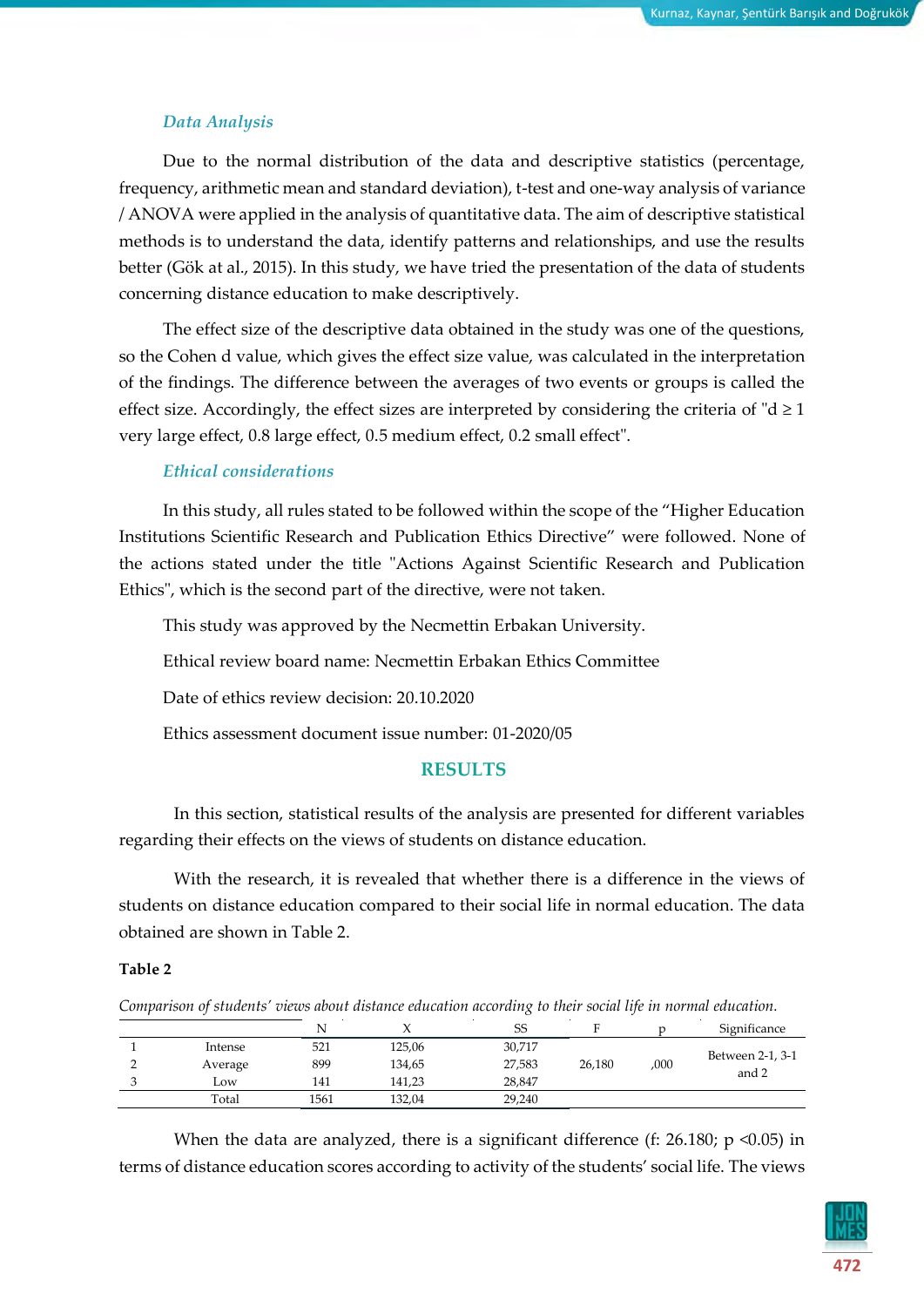on the distance education of students who stated that their social life was moderately active in the normal education process before the Covid-19 pandemic are more positive than the students who stated that their social life was very active. The views on distance education of students who stated that their social lives were not active in the normal education process were more positive than the students who stated that their social lives were very active and moderately active.

The research showed how the views of students on distance education differ according to their socio-economic conditions. The data obtained are shown in Table 3.

#### **Table 3**

|          | N    |        | SS     |        |      | Significance    |
|----------|------|--------|--------|--------|------|-----------------|
| High     | 60   | 126,35 | 35,720 |        |      |                 |
| Moderate | 1309 | 134,25 | 28,548 | 25,513 | ,000 | Between 2 and 3 |
| Low      | 192  | 118,74 | 28,036 |        |      |                 |
| Total    | 1561 | 132,04 | 29,240 |        |      |                 |

When the data are analyzed, there is a significant difference (f: 25.513; p <0.05) in terms of the distance education scores of the students according to their economic conditions. The students with moderate economic conditions have more positive views of distance education than the students with low economic conditions.

The research was also examined whether there is a difference in students' views on distance education according to their ability to learn independently. The data obtained are shown in Table 4.

#### **Tablo 4**

*Comparison of students' views about distance education according to their independent learning skills*

|                       |                         |     | <b>Group Statistics</b> |       |        |      |      |         |
|-----------------------|-------------------------|-----|-------------------------|-------|--------|------|------|---------|
|                       | Independent<br>Learning | N   | X                       | SS    | t      | df   | p.   | Cohen d |
|                       | Yes                     | 963 | 31,57                   | 7,15  |        |      |      |         |
| Views about D.E.      | No                      | 598 | 27,10                   | 6,93  | 12,145 | 1559 | ,000 | 0.63    |
| Their Own Situation   | Yes                     | 963 | 33,52                   | 7,38  | 11,866 | 1559 | ,000 | 0.61    |
| Regarding the D.E.    | No                      | 598 | 28,90                   | 7,63  |        |      |      |         |
| Continuation of       | Yes                     | 963 | 39,46                   | 8,16  | 7,845  | 1559 | ,000 | 0.40    |
| education during D.E. | No                      | 598 | 36,01                   | 8,89  |        |      |      |         |
| Attitude towards D.E. | Yes                     | 963 | 23,62                   | 6,55  | 11,695 | 1559 | ,000 | 0.61    |
|                       | No                      | 598 | 19,69                   | 6,28  |        |      |      |         |
| Homework During       | Yes                     | 963 | 11,04                   | 4,16  | 10.564 | 1559 | ,000 | 0.55    |
| D.E.                  | No                      | 598 | 8,81                    | 3,85  |        |      |      |         |
|                       | Yes                     | 963 | 139,21                  | 27,73 |        |      |      |         |
| Total                 | No                      | 598 | 120,51                  | 27,90 | 12,920 | 1559 | ,000 | 0.67    |

The data regarding students' views about distance education were analyzed with the t-test according to the students' ability to learn independently on their own, and the results obtained are shown in Table 4. When the data were analyzed, according to students' willingness to learn, there was a significant difference in terms of students' scores on the continuation of distance education, their thoughts on distance education, their attitudes

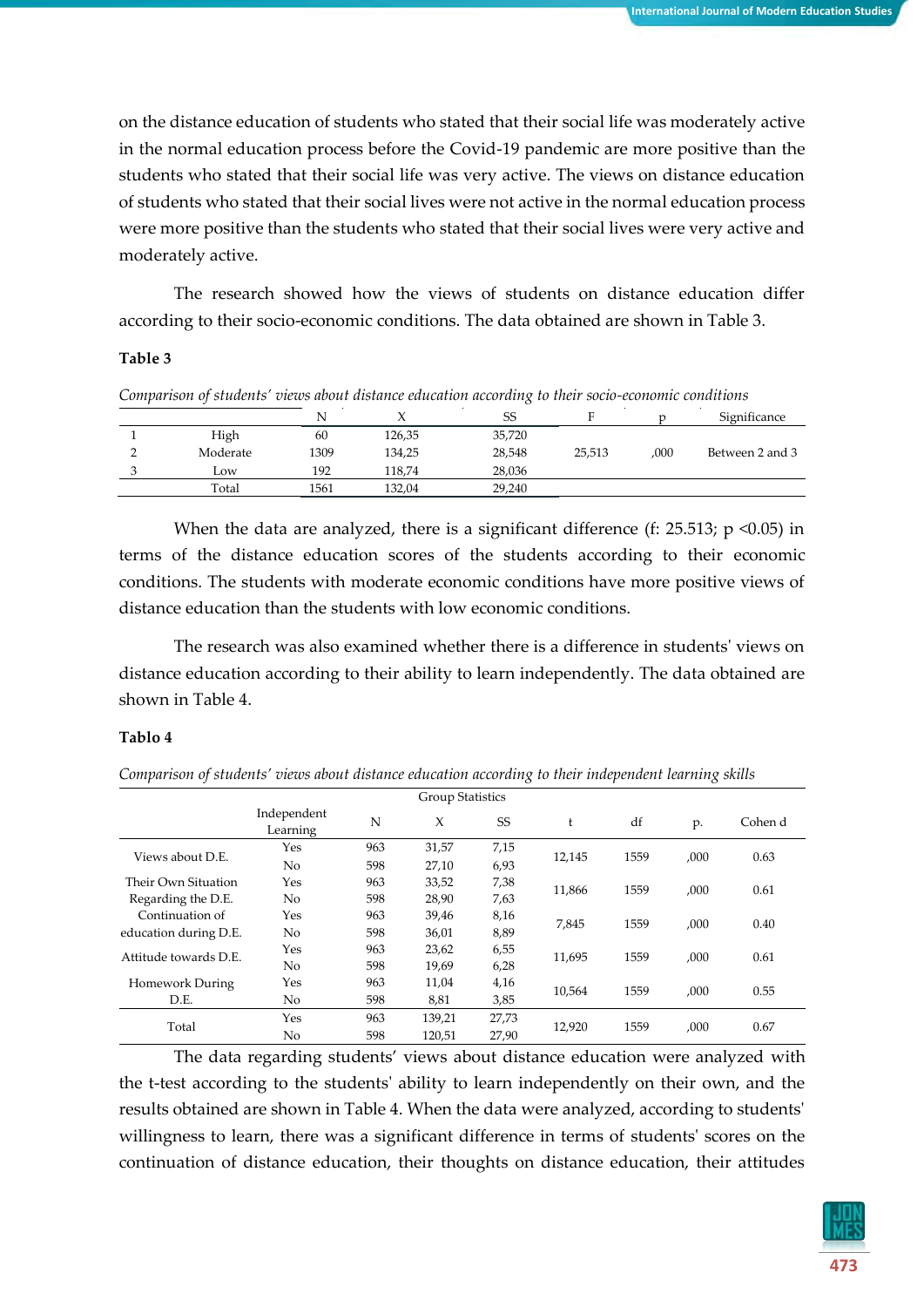towards distance education, homework in the process of distance education, their own situation regarding distance education and their general views on distance education (p <0.05). It has been determined that distance education perceptions of the students who stated that they could learn by themselves were more positive than those who stated that they could not learn by themselves. The Cohen d value calculated with the data obtained for the variables with a significant difference among them is between 0.40 and 0.67, and according to this result, the difference has a moderate size.

The study also examined whether there is a difference in the views of the students regarding distance education according to their ability to make themselves willing to learn. The data obtained are shown in Table 5.

#### **Table 5**

Group Statistics Enthusiasm for learning <sup>N</sup> <sup>X</sup> SS <sup>t</sup> df <sup>p</sup> Cohen d Views about D.E. Yes 1122 31,54 6,97<br> No 439 25,56 6,67 15,410 1559 ,000 0.87 No 439 25,56 6,67 Their Own Situation Regarding the D.E. Yes <sup>1122</sup> 33,69 7,15 17,059 <sup>1559</sup> ,000 0.95 No <sup>439</sup> 26,80 7,21 Continuation of education during D.E. Yes <sup>1122</sup> 39,54 8,12 10,616 <sup>1559</sup> ,000 0.58 No <sup>439</sup> 34,56 8,81 Attitude towards D.E. Yes <sup>1122</sup> 23,30 6,55 11,593 <sup>1559</sup> ,000 0.66 No <sup>439</sup> 19,08 6,21 HomeworksDuring D.E. Yes 1122 11,02 4,08 13,261 1559 ,000 0.76 No 439 8,05 3,66 Yes 1122 139,08 27,09<br>Total  $Y_1$  120 114.06 26.74 16,460 1559 ,000 0.92 No 439 114,06 26,74

*Comparison of students' views on the distance education according to their willingness to learn by themselves.*

When the data were analyzed, according to students' willingness to learn, there was a significant difference in terms of students' scores on the continuation of distance education, their thoughts on distance education, their attitudes towards distance education, homework in the process of distance education, their own situation regarding distance education and their general views on distance education ( $p \le 0.05$ ). According to this analysis, distance education perceptions of students who can make themselves willing to learn are more positive than others. The Cohen d value calculated with the data obtained for the variables with a significant difference among them is between 0.58 and 0.76, and according to this result the difference has a moderate size. It can be said that Cohen's d value is between 0.87-0.95, and accordingly the difference has a large degree of effect size.

The research revealed whether there is a difference in students' views on distance education according to their willingness to go to school. The data obtained are shown in Table 6.

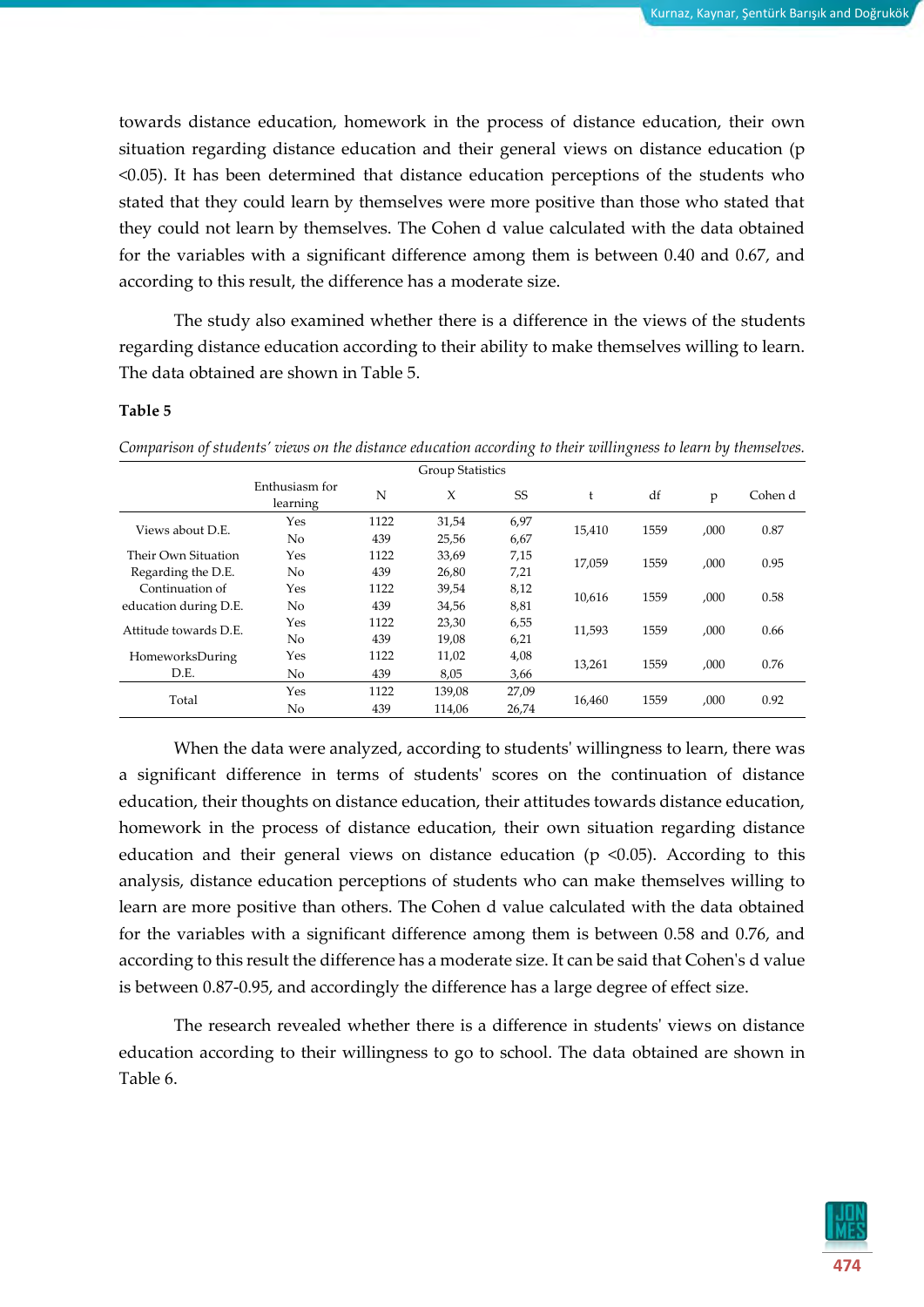*Comparison of students' views about distance education according to their willingness to go to school*

|         | N    |        | SS     |         |      | Significance                    |
|---------|------|--------|--------|---------|------|---------------------------------|
| High    | 858  | 122,77 | 27,933 |         |      |                                 |
| Average | 574  | 141,09 | 25,224 | 121,408 | ,000 | Between 2 and 1, 3<br>and $1-2$ |
| Low     | 129  | 153,45 | 30,701 |         |      |                                 |
| Total   | 1561 | 132.04 | 29,240 |         |      |                                 |

When the data are analyzed, there is a significant difference in terms of the distance education scores of the students according to the students' willingness to go to school (f: 121.408; p <0.05). It is seen that students with moderate willingness to go to school have more positive views of distance education than students with a high level of willingness to go to school; It is observed that students with a low level of willingness to go to school have more positive views of distance education than students with a high level of willingness to go to school and students with a moderate level of willingness to go to school.

Whether the views of the students on distance education differ according to their adaptation to the lesson plan was also examined in this study. The data obtained about how students' views about distance education differ accordingly are shown in Table 7.

#### **Table 7**

| Comparison of students' views about distance education according to their adaptation to the lesson plan |  |  |  |
|---------------------------------------------------------------------------------------------------------|--|--|--|
|---------------------------------------------------------------------------------------------------------|--|--|--|

|                       |                    |     | Group Statistics |       |        |      |      |         |
|-----------------------|--------------------|-----|------------------|-------|--------|------|------|---------|
|                       | Following the plan | N   | X                | SS    |        | df   | n    | Cohen d |
| Views about D.E.      | Yes                | 958 | 31,56            | 7,32  | 12.014 | 1559 |      | 0.63    |
|                       | No                 | 603 | 27,14            | 6,65  |        |      | ,000 |         |
| Their Own Situation   | Yes                | 958 | 33,81            | 7,43  | 13.944 | 1559 |      | 0.72    |
| Regarding the D.E.    | No                 | 603 | 28,47            | 7,25  |        |      | ,000 |         |
| Continuation of       | Yes                | 958 | 39,50            | 8,37  | 8.048  | 1559 | .000 | 0.41    |
| education during D.E. | No                 | 603 | 35,97            | 8,54  |        |      |      |         |
| Attitude towards D.E. | Yes                | 958 | 23,26            | 6,84  | 8.676  | 1559 | .000 | 0.45    |
|                       | No                 | 603 | 20,29            | 6,11  |        |      |      |         |
| Homeworks During      | Yes                | 958 | 11,01            | 4,21  | 10.108 | 1559 | .000 | 0.53    |
| D.E.                  | No.                | 603 | 8,88             | 3,80  |        |      |      |         |
|                       | Yes                | 958 | 139.15           | 28,82 | 12.704 | 1559 | .000 |         |
| Total                 | No                 | 603 | 120.76           | 26,21 |        |      |      | 0.66    |

The data about the students' views on distance education were analyzed with the ttest according to the students' adaptation to the lesson plan, and the results obtained are shown in Table 7. When the data were analyzed, there was a significant difference in terms of the students' scores regarding the continuation of distance education, their thoughts about distance education, their attitudes towards distance education, homework in the process of distance education, their own situation regarding distance education and their general views on distance education according to the students' adaptation to the plan (p <0, 05). These analyses show that distance education perceptions of the students who adapt to the lesson plan are more positive than those who do not. The Cohen d value calculated with the data obtained for the variables with a significant difference among them is 0.41 for education during D.E. and 0.45 for attitude towards D.E., according to these values, the

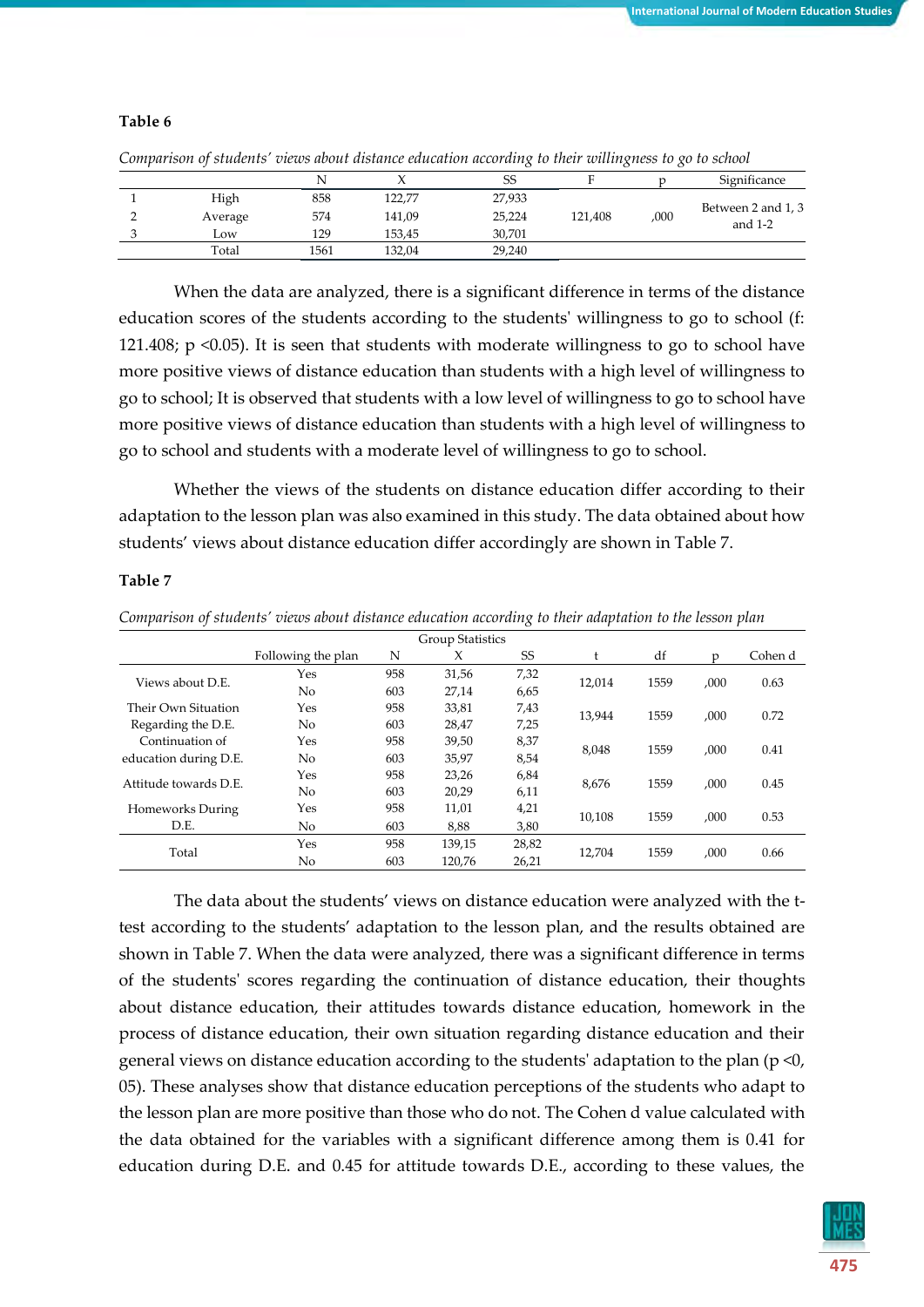difference has a small effect. However, for other variables, the Cohen's d value is between 0.53-0.72, and the difference has a moderate effect size. According to the research findings, it was revealed that the students' adaptation to the lesson plan caused a differentiation in the distance education perceptions of the students. It has been determined that the distance education perceptions of the students who stated that they adopt the lesson plans properly were more positive than the students who did not.

With the research, it is revealed that whether there is a difference in students' views on distance education according to their school performance. The data obtained are shown in Table 8.

#### **Table 8**

*Comparison of students' views about distance education regarding their performance in classes* 

|         | N    |        | SS     |       |      | Significance    |
|---------|------|--------|--------|-------|------|-----------------|
| High    | 517  | 127,88 | 30,730 |       |      |                 |
| Average | 1014 | 134,23 | 28,285 | 8.222 | ,000 | Between 2 and 1 |
| LOW     | 30   | 129.83 | 27.587 |       |      |                 |
| Total   | 1561 | 132.04 | 29.240 |       |      |                 |

When the data are analyzed, there is a significant difference (f: 8.222;  $p \le 0.05$ ) in terms of distance education scores according to students' school performance. It is seen that students with average school performance have more positive views on distance education than students with high school performance.

Whether there is a difference in the views of the students on distance education according to their studies before the lessons are examined. The data obtained are shown in Table 9.

#### **Table 9**

*Comparison of students' views about distance education according to their studies before courses*

|             | N    |        | SS     | F      |      | Significance       |  |
|-------------|------|--------|--------|--------|------|--------------------|--|
| No studying | 404  | 132,24 | 28,089 |        |      |                    |  |
| $0-1$ hour  | 534  | 124,38 | 29,434 |        |      | Between 1 and 3-4, |  |
| 1-2 hours   | 577  | 138,73 | 27,492 | 61,507 | ,000 | 2 and 3-4, 3 and 4 |  |
| 2-3 hours   | 46   | 135,43 | 36,810 |        |      |                    |  |
| Total       | 1561 | 132.04 | 29,240 |        |      |                    |  |

When the data are analyzed, there is a significant difference in terms of distance education scores (f: 61.507; p <0.05) according to the students' studies before the lessons. it is proven that students who do not study have more positive views of distance education than students who study 0-1 hours have more positive views on distance education than students who study 1-2 hours and students who study 2-3 hours, and students who study 1-2 hours have a more positive view of distance education than students who study for 2-3 hours.

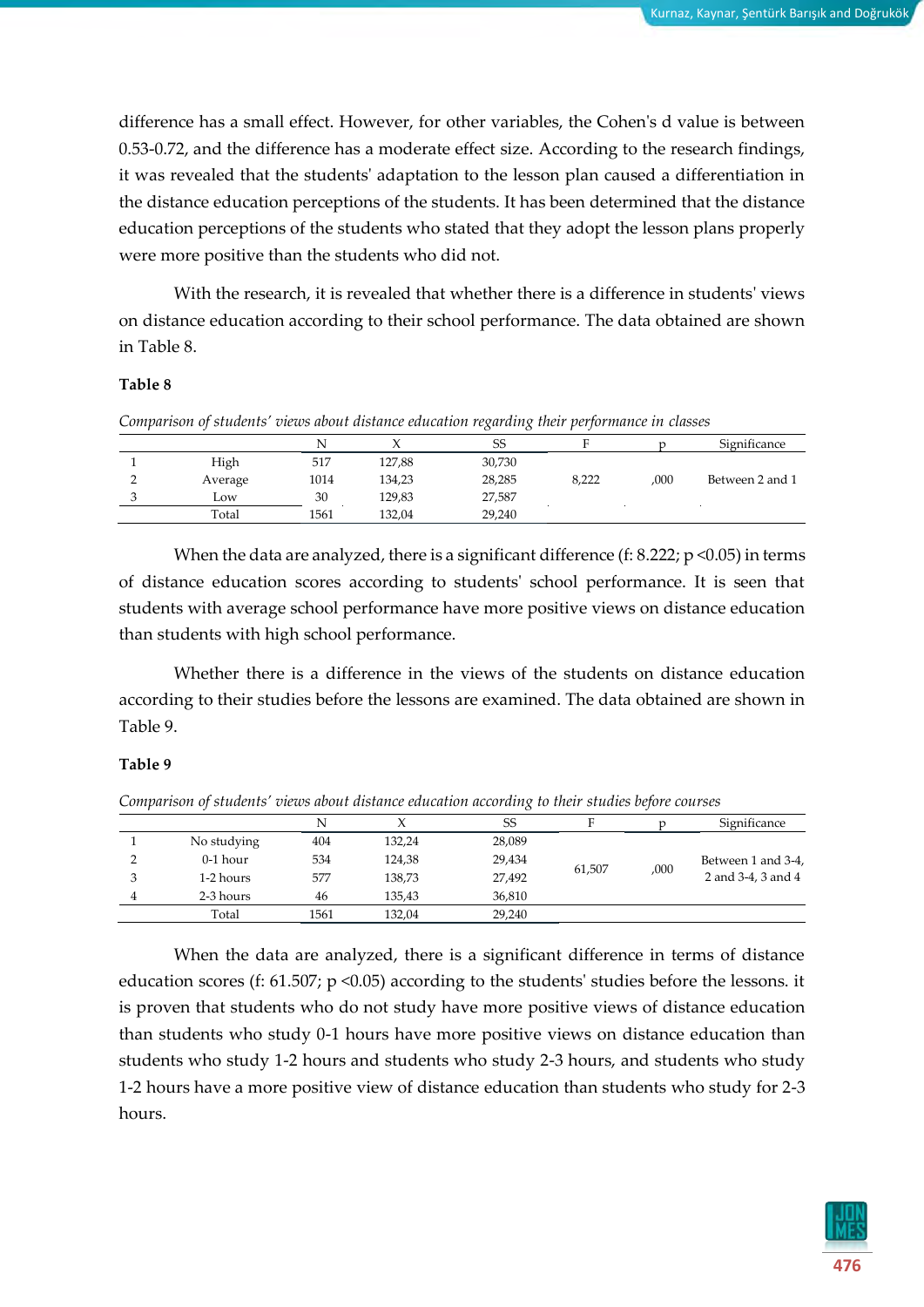It is revealed that whether there is a difference in the views of the students on distance education according to their studies after the lessons. The data obtained are shown in Table 10.

#### **Table 10**

|             | N    |        | <b>SS</b> | п       |      | Significance                                                 |  |
|-------------|------|--------|-----------|---------|------|--------------------------------------------------------------|--|
| No studying | 260  | 147,03 | 28,082    |         |      |                                                              |  |
| $0-1$ hour  | 386  | 141,09 | 25,806    |         |      | Between 1 and 2, 3<br>and $4$ , $2$ and $3$ and<br>4.3 ile 4 |  |
| 1-2 hours   | 543  | 131,10 | 26,440    | 101,304 | ,000 |                                                              |  |
| 2-3 hours   | 372  | 113.54 | 27.294    |         |      |                                                              |  |
| Total       | 1561 | 132.04 | 29.240    |         |      |                                                              |  |

When the data are analyzed, there is a significant difference (f: 101.304;  $p \le 0.05$ ) in terms of the distance education scores of the students according to their studies after the lessons. It is seen that students who do not study have more positive views of distance education than students who study 0-1 hours, students who study 1-2 hours and students who study 2-3 hours; students who study 0-1 hours have more positive views on distance education than students who study 1-2 hours and students who study 2-3 hours, and students who study 1-2 hours have a more positive view of distance education than students who study for 2-3 hours.

With the research, it is revealed whether there is a difference in the views of students on distance education according to the devices they follow. The data obtained are shown in Table 11.

#### **Table 11**

*Comparison of students' views about distance education according to which technological device they use for distance education*

|                         | N    |        | SS     | п      |      | Significance     |  |
|-------------------------|------|--------|--------|--------|------|------------------|--|
| Computer                | 404  | 132,24 | 28,089 |        |      |                  |  |
| Phone                   | 534  | 124,38 | 29,434 |        |      | Between 1-2, 3-1 |  |
| <b>Multiple Devices</b> | 577  | 138,73 | 27,492 | 23,457 | .000 | and 2            |  |
| Tablet                  | 46   | 135,43 | 36,810 |        |      |                  |  |
| Total                   | 1561 | 132,04 | 29,240 |        |      |                  |  |

When the data are analyzed, there is a significant difference in terms of the distance education scores of the students according to the devices that students follow distance education (f: 23.457; p <0.05). It is seen that the students who follow the distance education on a computer have more positive views of distance education than the students who follow distance education on a phone, students who follow distance education on over one device have more positive views of distance education than students who follow distance education from computers and phones.

Whether there is a difference in the views of the students concerning distance education according to the quality of the internet they use is analyzed. The data obtained are shown in Table 12.

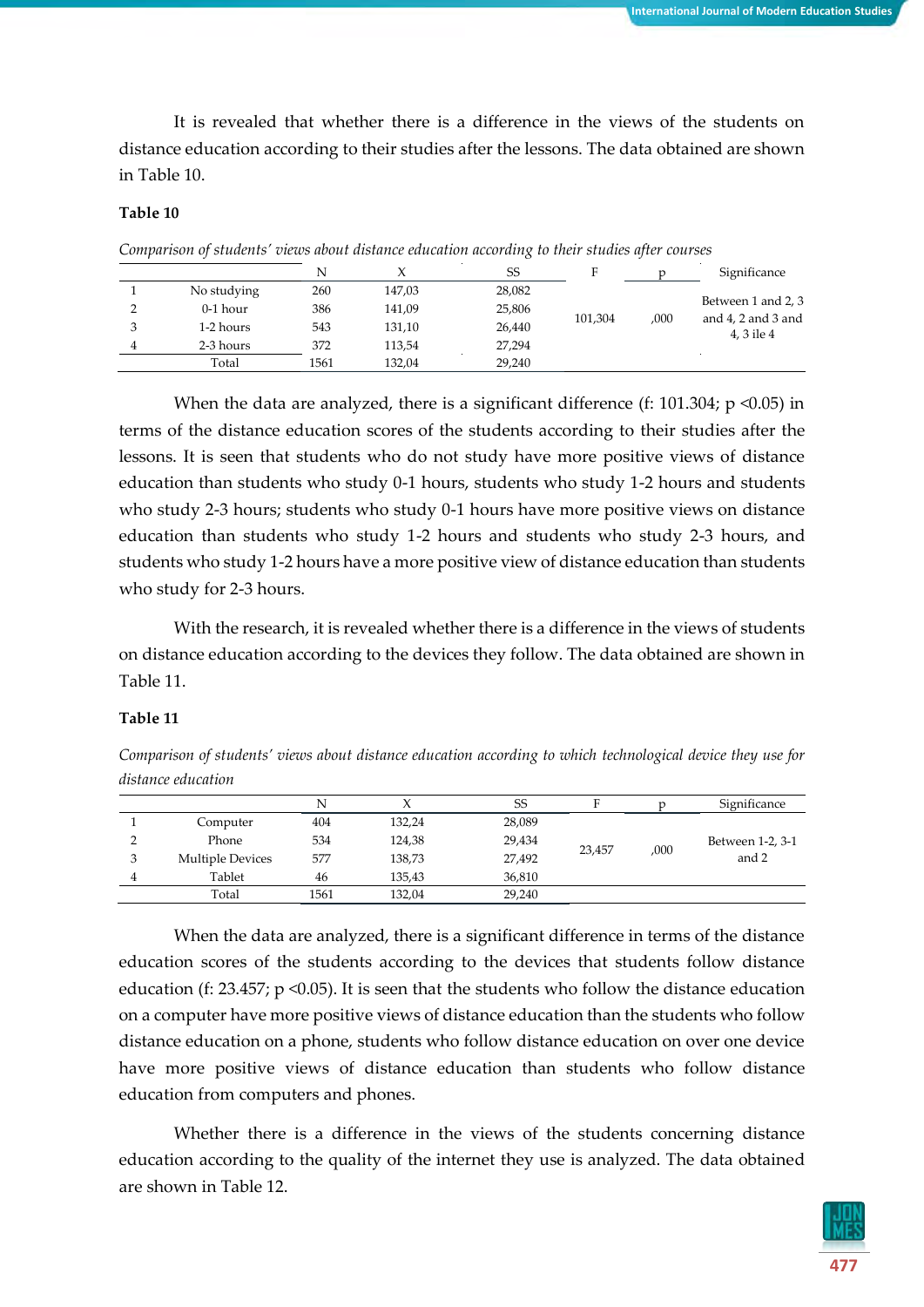#### **Table 12**

*Comparison of students' views about distance education according to their internet connection quality*

|               | N    |        | SS     |         |      | Significance                     |  |
|---------------|------|--------|--------|---------|------|----------------------------------|--|
| High Quality  | 611  | 143,71 | 28,180 |         |      |                                  |  |
| Partly Good   | 554  | 129,59 | 26,518 | 114.244 | ,000 | Between1 and 2-3,<br>$2$ and $3$ |  |
| Have Problems | 396  | 117.47 | 27.090 |         |      |                                  |  |
| Total         | 1561 | 132.04 | 29.240 |         |      |                                  |  |

When the data are analyzed, there is a significant difference (f:  $144,244$ ;  $p \le 0.05$ ) in terms of the distance education scores of the students according to the quality of the internet they use. It is seen that students with good internet quality have more positive views on distance education than students with partly good internet quality and students who have problems with internet quality, and students with partly good internet quality have more positive views on distance education than students who have problems with internet quality.

Whether there is a difference in students' views on distance education according to their level of technology usage is examined. The data obtained are shown in Table 13.

#### **Table 13**

*Comparison of students' views about distance education according to level of technology usage*

|                   |      |        | $\overline{\phantom{a}}$ |        | $\sim$ | $\overline{\phantom{a}}$ |
|-------------------|------|--------|--------------------------|--------|--------|--------------------------|
|                   | N    |        | SS                       |        |        | Significance             |
| Sufficient        | 933  | 137.97 | 29.165                   | 64.258 | ,000   | Between 1 and 2-3,       |
| Partly sufficient | 521  | 125,80 | 26,340                   |        |        | 2 and 3                  |
| Insufficient      | 107  | 110.74 | 27,230                   |        |        |                          |
| Total             | 1561 | 132,04 | 29,240                   |        |        |                          |

When the data are analyzed, there is a significant difference in terms of distance education scores (f: 64,258; p <0.05) according to students' level of technology usage. The findings showed that students with a sufficient level of technology usage have a more positive view of distance education than students with a partly sufficient level of technology usage and students with an insufficient level of technology usage, and students whose technology usage level is partly sufficient have more positive views on distance education than students with insufficient technology usage levels.

Whether there is a difference in the views of the students concerning distance education according to the opportunity to access course resources is examined. The data obtained are shown in Table 14.

#### **Table 14**

*Comparison of students' views about distance education according to their opportunity to access course resources*

|                   | N    |        | SS     |         |      | Significance                    |
|-------------------|------|--------|--------|---------|------|---------------------------------|
| Sufficient        | 711  | 142,53 | 27,648 |         |      | Between 1 and 2,<br>1-3 and 2-3 |
| Partly sufficient | 687  | 126,73 | 26,246 | 126.591 | ,000 |                                 |
| Insufficient      | 163  | 108.70 | 28.544 |         |      |                                 |
| Total             | 1561 | 132.04 | 29,240 |         |      |                                 |

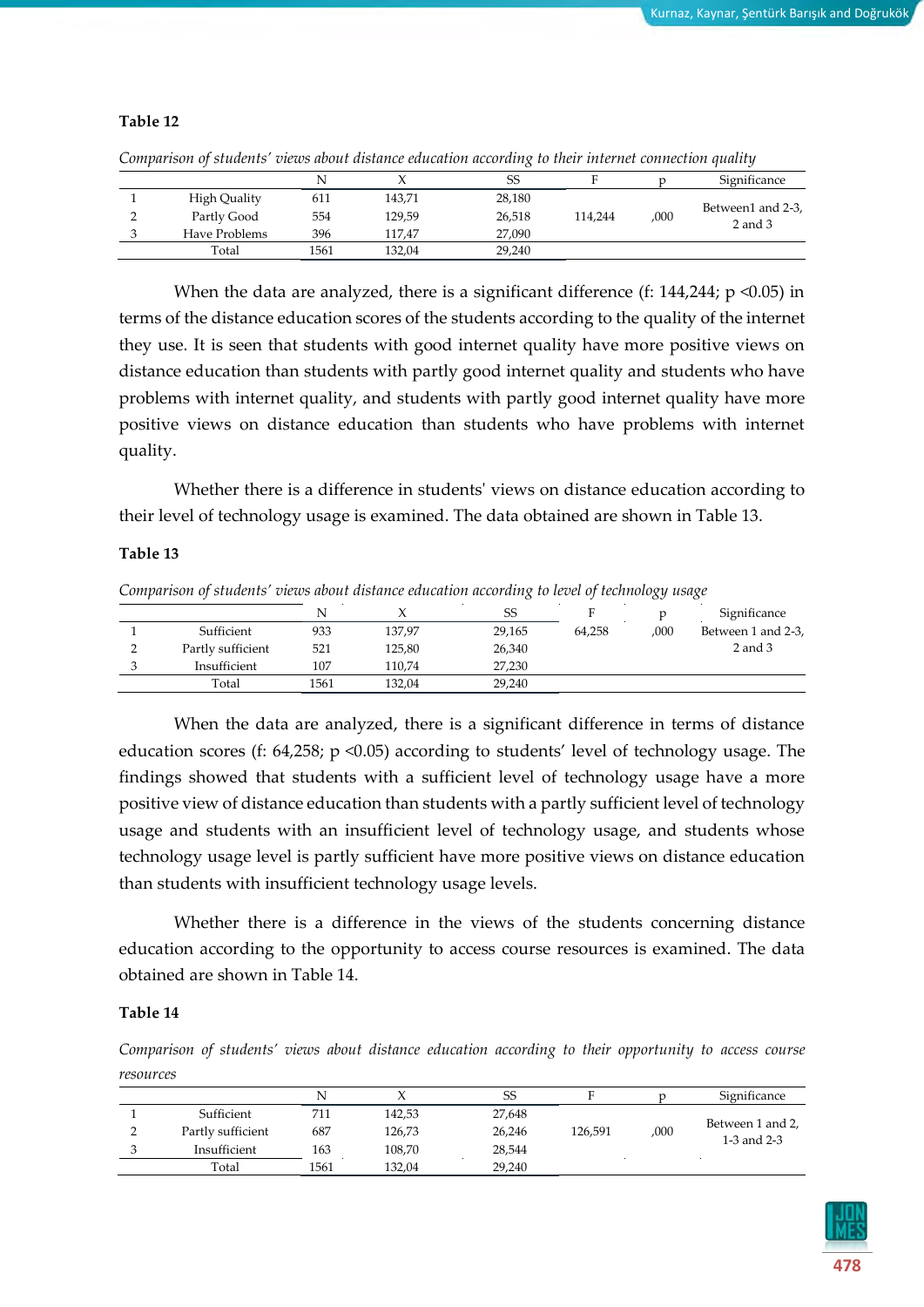When the data are analyzed, there is a significant difference (f:  $126,591$ ;  $p \le 0.05$ ) in terms of the distance education scores of the students according to the students' opportunity to access resources. As it is seen in the findings students who have sufficient access to course resources have more positive views of distance education compared to students who have partly sufficient access to course resources and students whose opportunity does not access course resources. Also, students who have partly sufficient access to course resources have more positive views of distance education than students who have insufficient access to course resources.

The study also examined whether there is a difference in the views of students on distance education according to the distance education system of the universities. The data obtained are shown in Table 15.

#### **Table 15**

|                       |                |     | <b>Group Statistics</b> |           |        |      |      |         |
|-----------------------|----------------|-----|-------------------------|-----------|--------|------|------|---------|
|                       | Distance       |     |                         |           |        |      |      |         |
|                       | Education      | N   | X                       | <b>SS</b> | t      | df   | p    | Cohen d |
|                       | System         |     |                         |           |        |      |      |         |
|                       | Yes            | 832 | 33,53                   | 6,21      |        |      | ,000 | 1.25    |
| Views about D.E.      | No             | 729 | 25,66                   | 6,32      | 24,750 | 1559 |      |         |
| Their Own Situation   | Yes            | 832 | 35,53                   | 6,42      | 23,879 |      |      |         |
| Regarding the D.E.    | No             | 729 | 27,43                   | 6,97      |        | 1559 | ,000 | 1.20    |
| Continuation of       | Yes            | 832 | 42,29                   | 6,87      |        |      |      |         |
| education during D.E. | No             | 729 | 33,40                   | 7,93      | 23,719 | 1559 | ,000 | 1.19    |
| Attitude towards D.E. | Yes            | 832 | 24,66                   | 6,32      | 17,457 | 1559 |      | 0.88    |
|                       | N <sub>o</sub> | 729 | 19,21                   | 5,96      |        |      | ,000 |         |
| Homeworks During      | Yes            | 832 | 11,87                   | 3,88      |        |      |      |         |
| D.E.                  | No             | 729 | 8,26                    | 3,66      | 18,828 | 1559 | ,000 | 0.95    |
|                       | Yes            | 832 | 147,88                  | 23,83     |        |      | ,000 | 1.42    |
| Total                 | No             | 729 | 113,96                  | 23,86     | 28,034 | 1559 |      |         |

*Comparison of students' views about distance education according to university's distance education system*

The data about the students' views on distance education according to the distance education system of the university were analyzed by t-test and the results obtained are shown in Table 15. When the data are analyzed, there is a significant difference in terms of the students' scores on the continuation of distance education, their thoughts about distance education, their attitudes towards distance education, homework in the process of distance education, their own situation regarding distance education and their general views on distance education according to the distance education system of the university (p <0.05). It can be said that the Cohen d value calculated for the variables with a significant difference among them on the data obtained is between 0.88 and 1.42, and the difference has a large effect size.

#### **DISCUSSION**

The large majority of students dis-affirmed the idea that distance education is more effective than face-to-face education. This proves that students prefer face-to-face education. In the last decade, distance education applications have become widespread in our country (Gürer, Tekinarslan & Yavuzalp, 2016). With the COVID-19, distance education process has

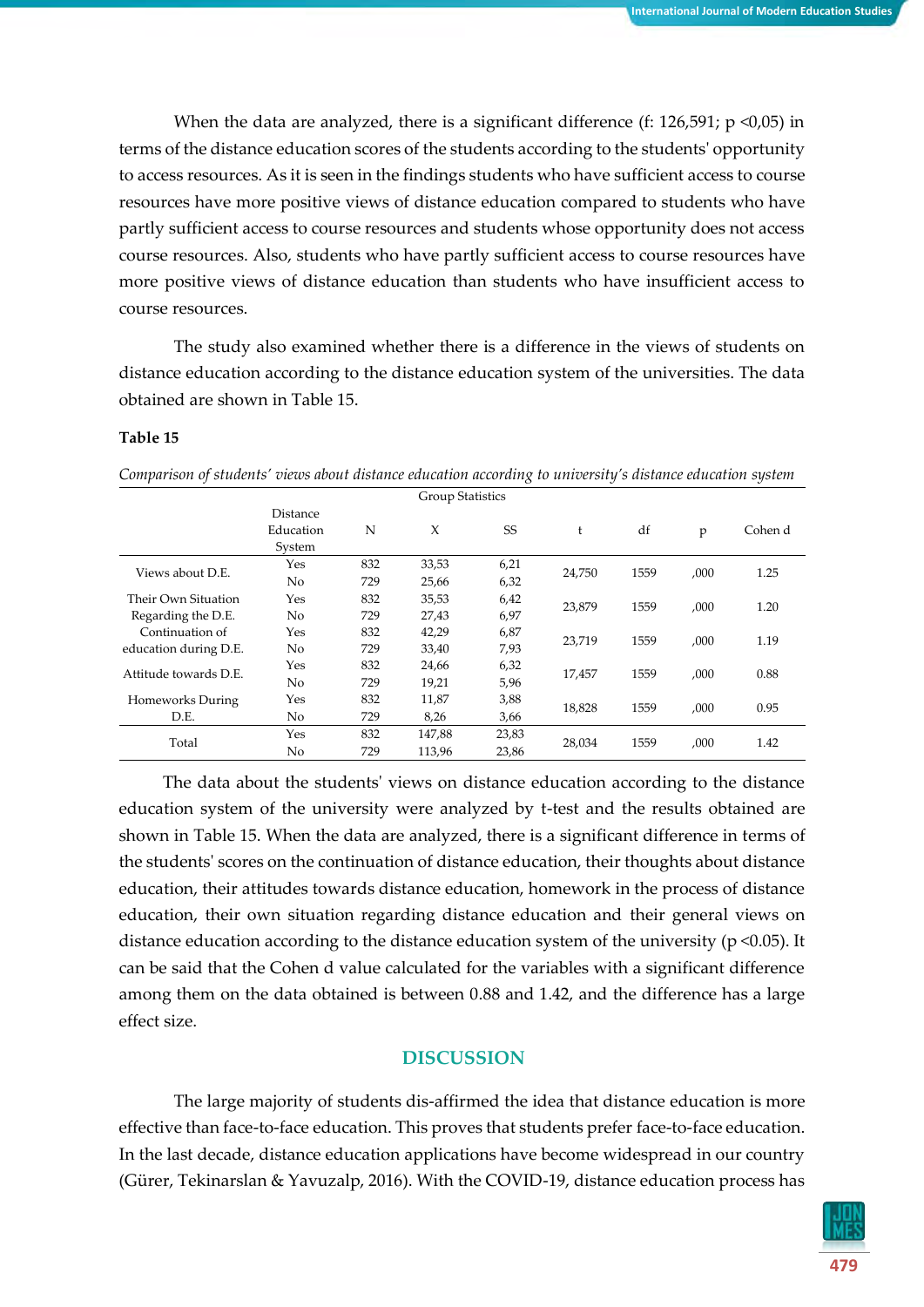become more widespread than ever. As a result of this study, it has been revealed that faceto-face education is preferred more than distance education according to university students, and lecturers, also the students need training related to distance education. Keskin and Özer (2020) also stated in their study that the majority of participating students do not find the distance education as effective as face-to-face education. It also findings shows that students have a negative attitude towards distance education.

The study also showed that students who are more successful in their school have a more positive attitude than students who are not as successful. It is thought that the success of students at school reflects on distance education positively, and successful students take part in distance education more willingly. The research showed that students who describe their social lives as an average among the choices of intense/average/low exhibit more positive attitudes than students who think that their social lives are very active and their social lives are very low. A distance education technical and psychological support unit students can reach at any time should be established that students can reach at any time so that students can organize their social life and educational activities more efficiently. Activities in which the school blends in with society should be organized with a unit. The students who remain passive in social life should be integrated into social life, and the students who are very active in social life should be guided in organizing their lives.

The research showed that the students who follow the distance education on a computer have a more positive view of distance education than the students who follow the distance education on a phone, and students who follow distance education on over one device have a more positive view of distance education than students who follow distance education from computers and phones. It should be emphasized that this situation may be related to the factors like technology, quality of internet connection, and socio-economic status. The results of the study are similar to the study by Barış (2015). Students mostly prefer to connect via mobile devices. It is recommended that universities provide device support for distance education to students who need it (e.g. poor). In addition, some problems that the students experience affect distance education negatively. For example, computer malfunctions and sharing a computer with their family members (Sakarya & Zahal, 2020) or system access problems (Altun Ekiz, 2020) may affect students negatively. Even though distance education makes many things easier in life, it also brings an economical burden. Distance education barriers are also directly related to economic status of a family (Atasoy, Özden & Kara, 2020). Karatepe, Küçükgençay and Peker (2020) stated in their study that the majority of students attend classes over landline from mobile phones and computers. The study identified that the problems experienced during the connection are related to the connection, not the device. At the end of the study, it has been revealed that the attitude towards distance education is directly proportionate to the quality of internet connection. To address this problem, technical support units for distance education should be established at universities. These units should provide technical support to all

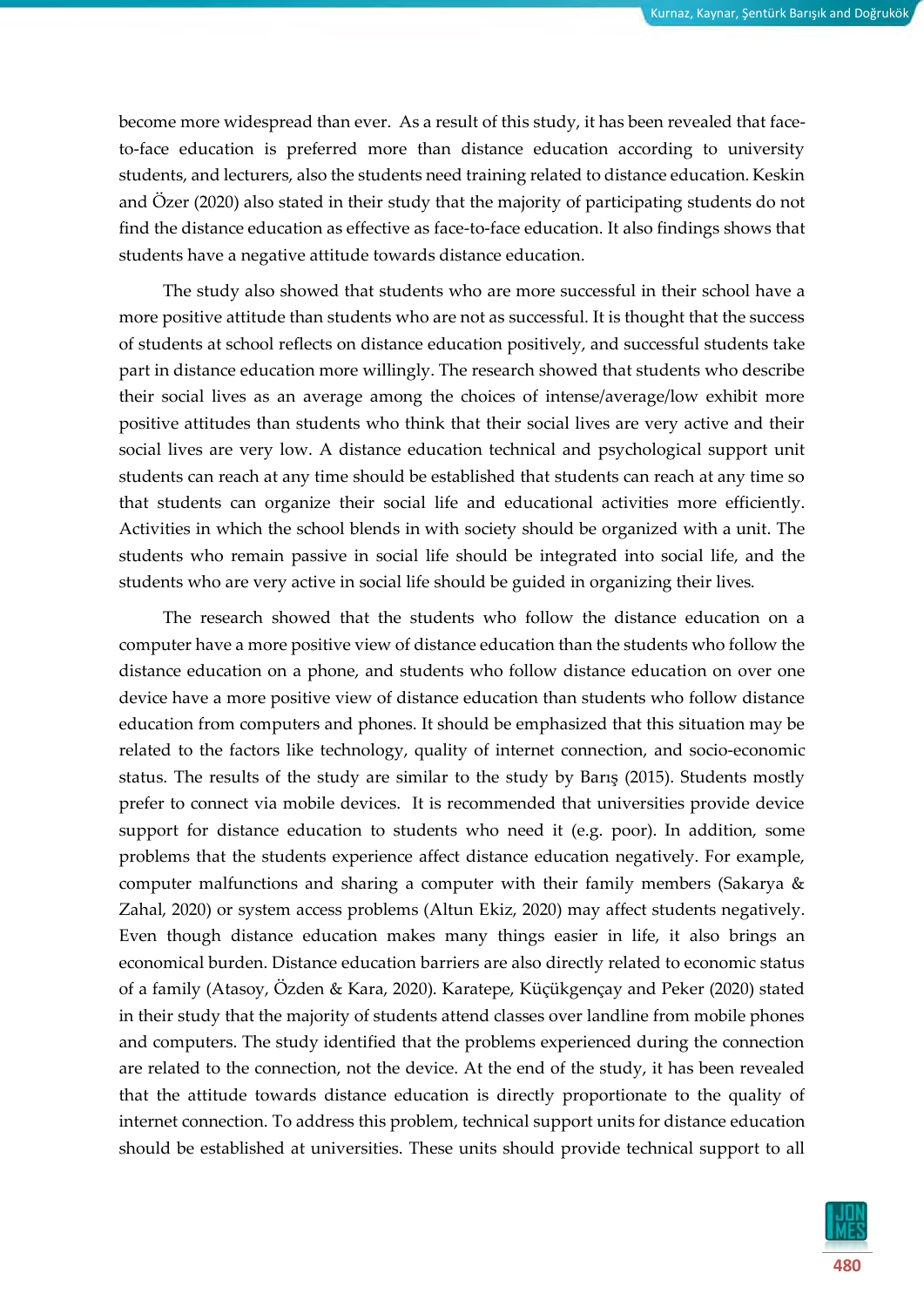stakeholders at all times and the problems that arise should be corrected as soon as possible (Durak, 2017).

As the results indicated, students who stated that they can learn independently on their own have more positive attitudes towards distance education than students who have weaker self-learning skills. One of the basic advantages of distance education is to be able to adjust your own learning speed and progress individually. Keskin and Özer (2020) indicated that almost half of the students can adjust their learning pace individually in their study with undergraduate and graduate students. Thus, the ability to organize their selflearning is important. The result of the study also supports Keskin and Özer's findings.

The results showed that students who stated that they were more willing to learn also have a more positive attitude towards distance education. It is thought that the desire to learn also causes a positive effect on distance education. Many subjects, such as the materials used in distance education, the content of the course, communication styles, and how to transfer information to the students should be planned carefully (Tuncer & Taşpınar, 2008). It should be done with active participation and be well-planned in order for distance education to become the most efficient (Türkoğlu, 2003). Students who abide by distance education plans have more positive attitudes than students who do not abide by distance education plans. It is thought that the planning made according to this situation is beneficial and not following the planning has a negative effect on the students benefiting from distance education, and this reflects on their perception of distance education. Therefore, students' forming positive perceptions about themselves and improving their affective characteristics may reflect their views on distance education positively.

It is seen from the comparison of students' views about distance education according to their willingness to go to school that students with a high desire to go to school have a more positive attitude than other students. Students' ideas should be taken for the planning process of social areas within universities in order to increase students' liking for school, and the quality of the school should be increased by determining the expectations of the students from the school.

It is beneficial for students to develop their own learning skills in order to carry out distance education more effectively and to be able to form more positive views. It has been determined that the perceptions on the distance education of the students who review the lessons after the classes in the distance education process are more positive than the students who do not. It is known that the success points of the group that has repeated and corrected lessons are higher (Alacapinar, 2006).

It has been found that students with better internet usage skills have a more positive attitude than students with lower internet usage skills. In the information age we live in, people need to know the innovations in accessing information in order to benefit from the information sufficiently, and this can only happen with technology (Naralan, 2008). Gömleksiz and Pullu (2020) stated in their study that some students cannot follow the

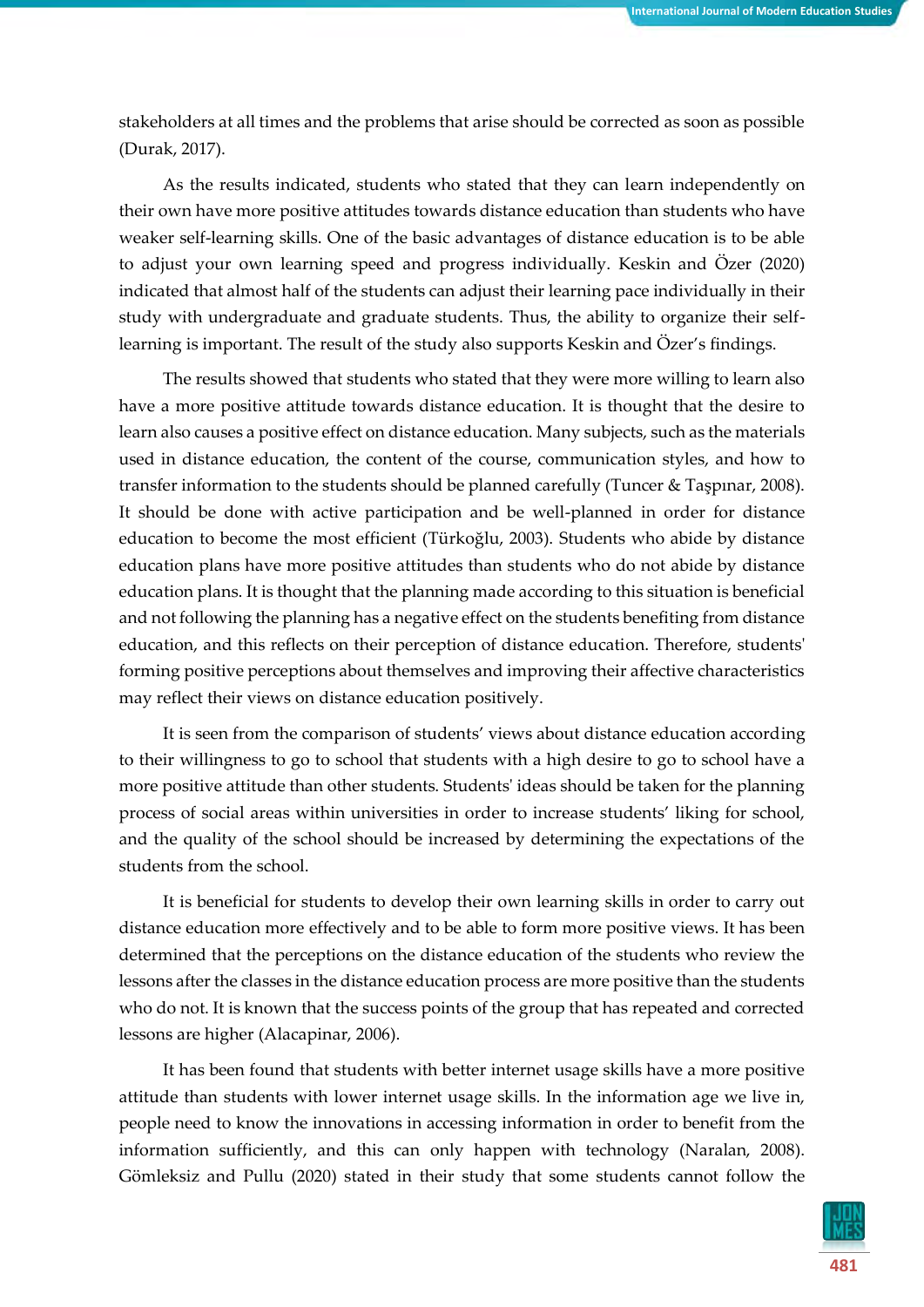educational practices in distance education properly because of financial incapabilities such as not having their own computers.

It has been revealed that university students who find the distance education application of the university is sufficient have more positive attitudes than the students who do not find the distance education system of the university is sufficient. According to this result, it is suggested that think that universities should develop distance education systems by taking the opinions of students. Durak, Çankaya and İzmirli (2020), stated that the majority of the participants expressed their satisfaction with the learning management system and course software system used by the university. Besides, they stated that they did not know if the instructors were ready for longer-term of distance education. Therefore, universities should also complete their institutional structuring. Distance education applications, which are implemented before the institutional structuring is completed, will keep students away from educational processes rather than benefiting (İşman, 2011). For this reason, it is beneficial for all our universities to have the infrastructure and equipment that provide effective distance education. Necessary basic equipment should be provided in order for students to benefit from distance education activities to the maximum potential. Today, in order to participate in all distance education services, including online lessons, a high-speed internet connection, a receiver such as a computer, tablet or phone and a quiet home environment are required.

#### **RECOMONDATIONS**

It is thought that the results of this study may guide new studies to be done. Development and change in distance education continue day by day, this study needs to be supported by additional research. Furthermore, it is believed that it would be useful to conduct research on psychosocial factors that strongly influence student motivation and participation. Along with that, it is recommended to conduct research with other parties in the education field.

#### **CONCLUSION**

In this study, the opinions of university students regarding distance education, which has become the basic education method in Turkey and around the world due to the coronavirus COVID-19 pandemic, were analyzed. In this study, the thoughts of university students about the continuation of distance education, their perceptions of themselves in distance education, their thoughts about education practices in distance education, their thoughts about homework in distance education and students' attitudes were examined. As a result of the research, it was seen that demographic and socio-economic factors affect the perception of distance education.

With the research, it was concluded that women developed more positive attitudes towards distance education than men. According to the findings of the research, although they state that they have a negative attitude towards the lessons, many students feel more

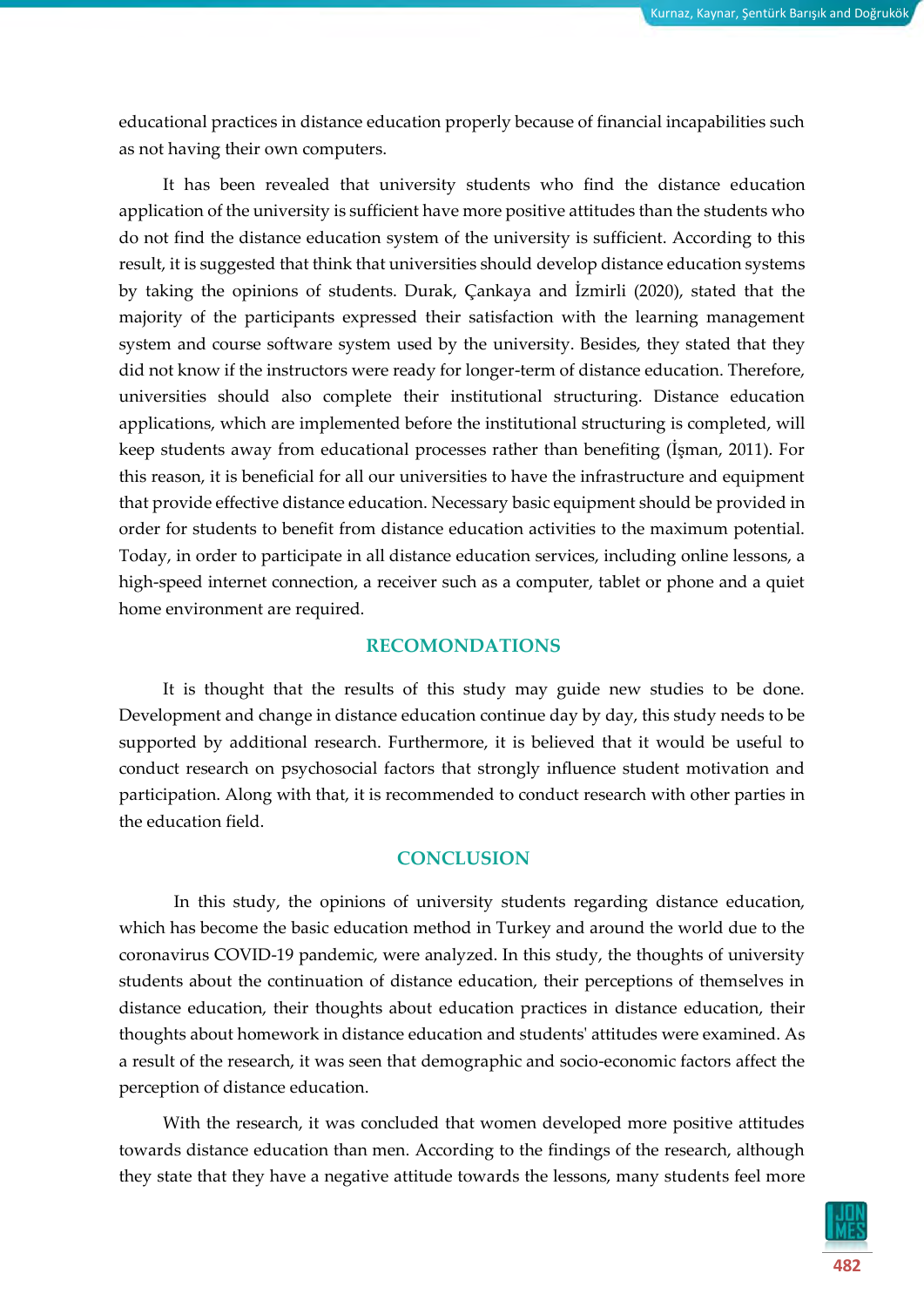comfortable with distance education compared to the classroom environment. It was concluded that students who stated that they were willing to learn more and more successful at school developed more positive attitudes towards distance education.

In the results of the research, most of the students stated they could take notes during distance education even though they are shy about asking questions of teachers. It may be beneficial for teachers to change their attitudes and create an environment where students can easily ask questions.

From the findings of this research, it was concluded that the students could not put forward a clear view regarding the distance education course durations. It has been determined that infrastructure indicators consisting of components such as internet connection and access devices are effective on students' perceptions of distance education. In order to improve the perception of students, it is proven that providing necessary infrastructure services and necessary support to students who have problems in personal access is important. According to the research, the fact that their university has advanced distance education systems caused students to develop positive attitudes towards distance education. Since the financial adequacy of students positively affects their perceptions of the distance education process, scholarship and student loan opportunities should be increased and students should be prevented from experiencing financial difficulties during the school period. As a result of it was concluded that the students found face-to-face education more beneficial. To make the student's experience with distance education more efficient, it should be ensured that teachers participate in training that can improve themselves in the field of distance education.

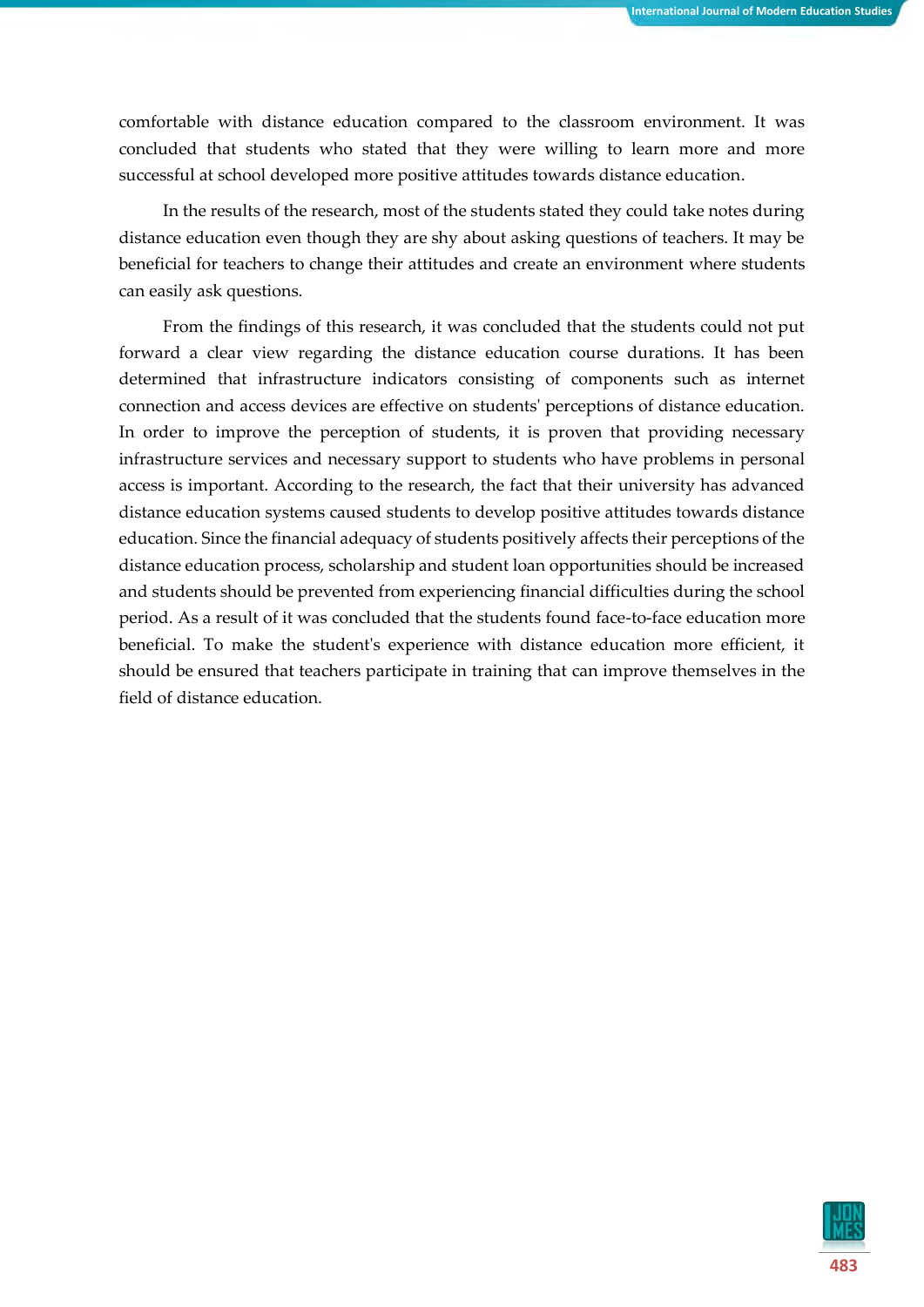#### **REFERENCES**

- Alacapinar, F. G. (2006). The Effect of Repetition and Correction on Access. *Journal of Language and Linguistic Studies,* 2(2), 126-135.
- Altun Ekiz, M. (2020). The Views of Physical Education and Sports School Students about Distance Education in the Quarantine Period. *Journal of Sport and Recreation Researches,* Covid-19 Pandemic, 1-13. Retrieved from <https://dergipark.org.tr/tr/pub/srad/issue/54676/740217>
- Arat, T., & Bakan, Ö. (2011). Uzaktan Eğitim ve Uygulamaları [Distance Education and Applications]. *Journal of Selcuk University Vocational School of Social Sciences, 14*(1–2), 363– 374.
- Atasoy, R., Özden, C. & Kara, D. N. (2020). Evaluation of the Effectiveness of E-Course Practices during the Covid—19 Pandemic from the Students' Perspective. *Turkish. Studies,* 15(6), 95-122.<https://dx.doi.org/10.7827/TurkishStudies.44491>
- Durak, G. (2017). Overview of support services in distance education: problems and trends. *Journal of Open Education Applications and Research, 3*(4), 160–173.
- Durak, G, Çankaya, S, İzmirli, S. (2020). COVID-19. Examining the Turkish Universities' Distance Education Systems During the Covid-19 Pandemic. *Necatibey Faculty of Education, Electronic Journal of Science and Mathematics Education,* 14 (1), 787-809. DOI: 10.17522/balikesirnef.743080
- Gürer, M. D., Tekinarslan, E., & Yavuzalp, N. (2016). Views of Online Instructors on Distance Education. *Turkish Online Journal of Qualitative Inquiry (TOJQI),* 7(1), 47–78.
- Gömleksiz, M. N. & Pullu, E. K. (2020). Opinions of vocational school students on distance education. *Turkish Studies*, *15*(6), 477-502. https://dx.doi.org/10.7827/TurkishStudies.44456
- Gök, O., Peker, S. & Hacioglu, G. (2015). The marketing department's reputation in the firm. *European Management Journal*, 33(5), 366-380. https://doi.org/10.1016/j.emj.2015.05.002
- İşman, A. (2008). *Distance Education*. Pegem Academy.
- Karasar, N. (2007.) *Scientific research method. (17th Edition)*. Nobel Publication Distribution.
- Karatepe, F., Küçükgençay, N., & Peker, B. (2020). How do the preservice teachers view synchronous distance education? A survey study. *International Journal of Social and Human Sciences Research*, *7*(53), 1262–1274.
- Keskin, M., & Özer, D. (2020). Evaluation of Students' Feedback on Web-Based Distance Education in the COVID-19 Process. *Journal of the Faculty of Health Sciences, İzmir Kâtip Çelebi University*, *5*(2), 59–67.
- MEB (2020). News. [Access Address: [http://www.meb.gov.tr/bakan-selcuk-koronaviruse-karsi](http://www.meb.gov.tr/bakan-selcuk-koronaviruse-karsi-egitim-alaninda-alinan-tedbirleri-acikladi/haber/20497/tr)eğitim[-alaninda-alinan-tedbirleri-acikladi/haber/20497/tr\]](http://www.meb.gov.tr/bakan-selcuk-koronaviruse-karsi-egitim-alaninda-alinan-tedbirleri-acikladi/haber/20497/tr) Access Date: 12.03.2020

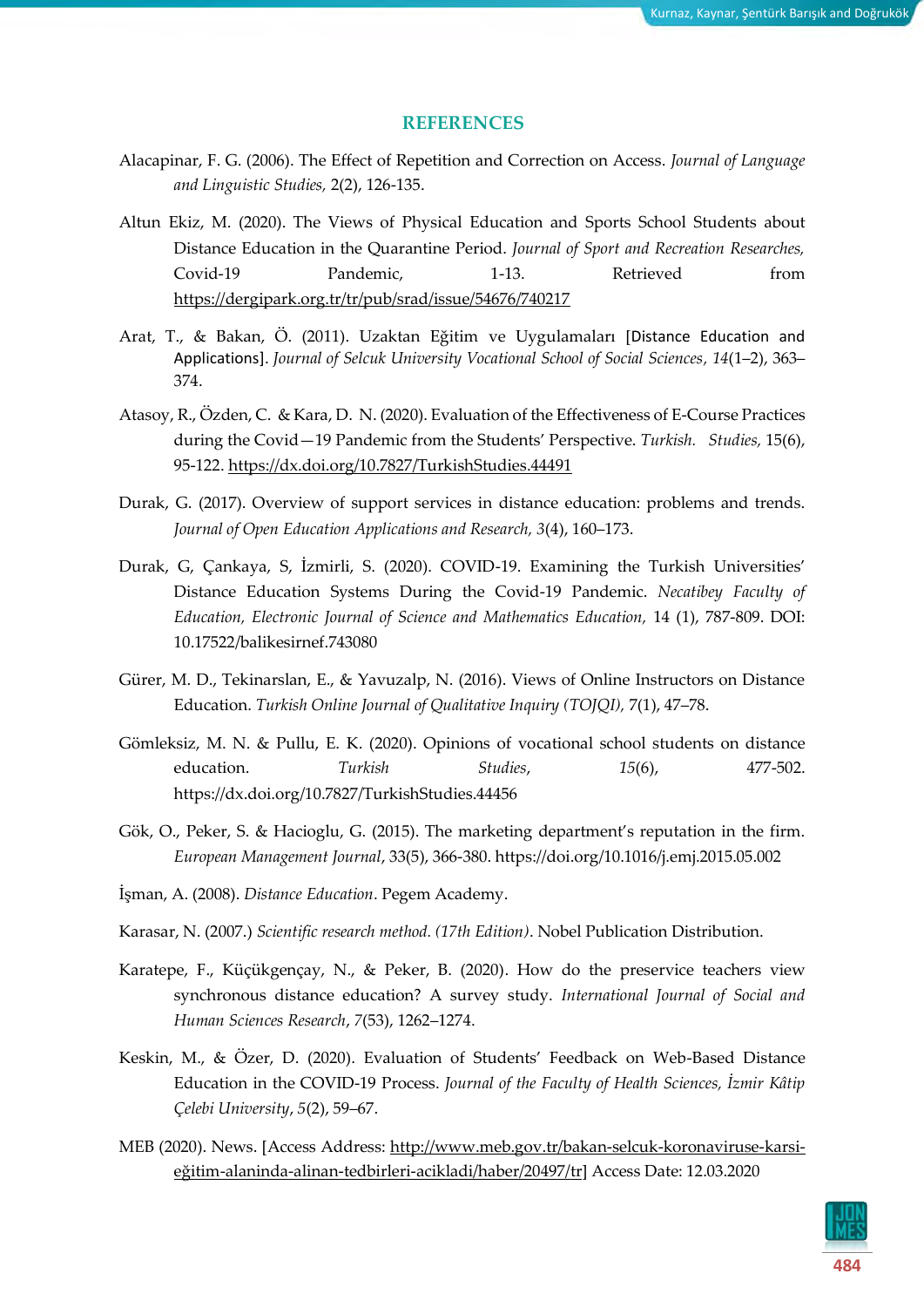- Miltiadou, M. &. Yu, H. C., (2000). Validation of the Online Technologies Self-efficacy Scale (OTSES) permission to reproduce and disseminate this material has been granted by Validation of the Online Technologies Self-efficacy Scale (OTSES). *[https://eric.ed.gov](https://eric.ed.gov/?id=ED445672)*/?id=ED445672
- Moreno, J. M. ve Gortazar, L. (2020, 8 April). Schools' readiness for digital learning in the eyes of principals. An analysis from PISA 2018 and its implications for the COVID19 (Coronavirus) crisis response. World Bank Blogs. From retrived https://blogs.worldbank.org/education/schools-readiness-digital-learning-eyesprincipals-analysis-pisa-2018-and-its.
- Naralan, A. (2008). Factors Affecting E-government. *Atatürk University Institute of Social Sciences Journal*, *12*(2), 457–468.
- Sakarya, G. & Zahal O. (2020). The Student Opinions on Distant Violin Education During Covid-19 Pandemic. *Turkish Studies*, *15*(6), 795-817. <https://dx.doi.org/10.7827/TurkishStudies.44504>
- Tuncer, M., & Taşpınar, M. (2008). The future of education and training in virtual environment and possible problems. *Journal of Social Sciences*, *1*, 125–144.
- Türkoğlu, R. (2003). Internet Based Distance Education Program Development Processes. *The Turkish Online Journal of Educational Technology- TOJET*, *2*(3), 116–126.
- Uşun, Salih (2006). *Distance Learning*. Nobel Publishing.
- WHO (2020). Timeline: Who's COVID-19 response. [Access: https://www.who.int/ emergencies/diseases/novel-coronavirus-2019/interactive-timeline#] Accessed: 01.08.2020

YÖK (2020). Press briefing. [Access Address: https://www.yok.gov.tr/Sayfalar/Haberler/2020/universitedeki-uygulenen-uzaktaneğitime-iliskin-aciklama.aspx] Accessed: 15.05.2020